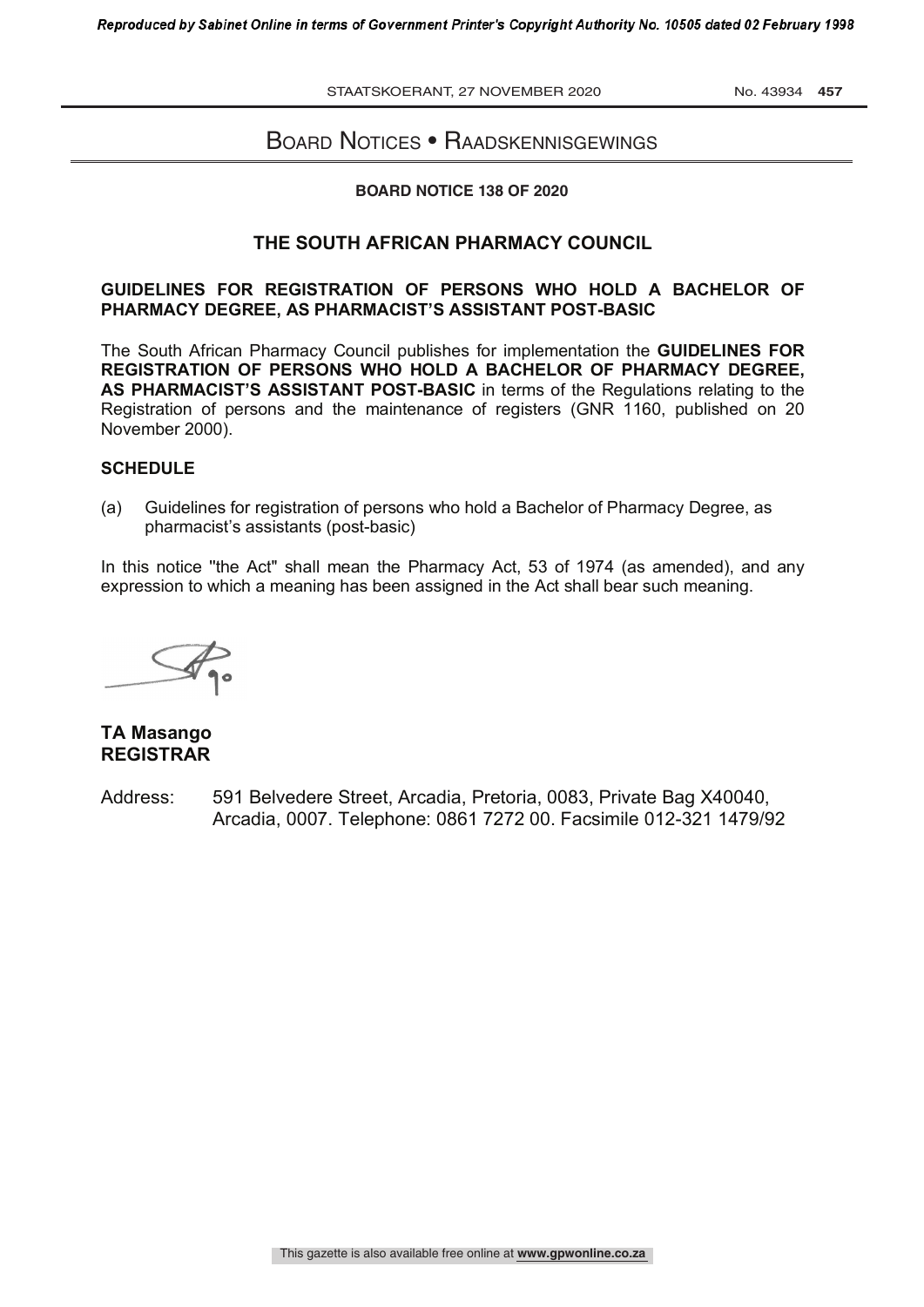#### **GUIDELINES FOR REGISTRATION OF PERSONS WHO HOLD A BACHELOR OF PHARMACY DEGREE, AS PHARMACIST'S ASSISTANT POST-BASIC**

The following guidelines apply to persons who have obtained their Bachelor of Pharmacy degree, either in or outside South Africa and have requested to practice the scope of practice of a pharmacist's assistant (post-basic).

- 1. Persons who have obtained a Bachelor of Pharmacy degree or equivalent qualification outside South Africa, and have applied for registration as a pharmacist may be granted permission, in terms of Regulation 38(1) of the *Registration Regulations*, to register as pharmacist's assistant (post-basic) and therefore be permitted to practice the scope of practice of a pharmacist's assistant (post-basic), **under the direct personal supervision of a pharmacist** in a pharmacy under the following conditions:
	- (a) their qualification must have been found to be equivalent to the South African Bachelor of Pharmacy degree by the South African Qualifications Authority;
	- (b) their application for registration as a pharmacist must have been evaluated according to Council's criteria and found satisfactory;
	- (c) they must have been approved to write the professional exam by the Preregistration Committee;
	- (d) they must have written the professional exam and passed at least the Applied Pharmacy Practice within the Legal Framework paper; and
	- (e) they must apply to register as pharmacist's assistant (post-basic) and pay the applicable registration and annual fee.

These persons will be retained in the special register of pharmacist's assistant (postbasic) until such time they are competent in the professional examinations and are released for registration as a pharmacist intern or until they have reached their maximum attempt at the professional examinations (i.e.  $4<sup>th</sup>$  attempt) or a maximum of four (4) years from the date of approval of their application for registration as a pharmacist by the Pre-registration Committee.

Council reserves the right to terminate the approval granted should the Council deem it necessary. If this happens, the applicant will be removed from the register of pharmacist's assistant (post-basic) and will no longer be permitted to perform services or acts pertaining to the scope of practice of a pharmacist's assistant (post-basic), as this will amount to an offence that may lead to disciplinary action.

- 2. Persons who have completed their Bachelor of Pharmacy degree in South Africa but, are not able to find employment as pharmacist interns may be granted permission to practice the scope of practice of a pharmacist's assistant (post-basic), **under the direct personal supervision of a pharmacist** in a pharmacy under the following conditions:
	- (a) they must have completed their Bachelor of Pharmacy degree;
	- (b) they must provide documentary evidence that they have applied for internship positions and their job application(s) have been declined;
	- (c) they must apply for registration as a pharmacist's assistant (post-basic), as permitted in Regulation 35 of the *Registration Regulations*;